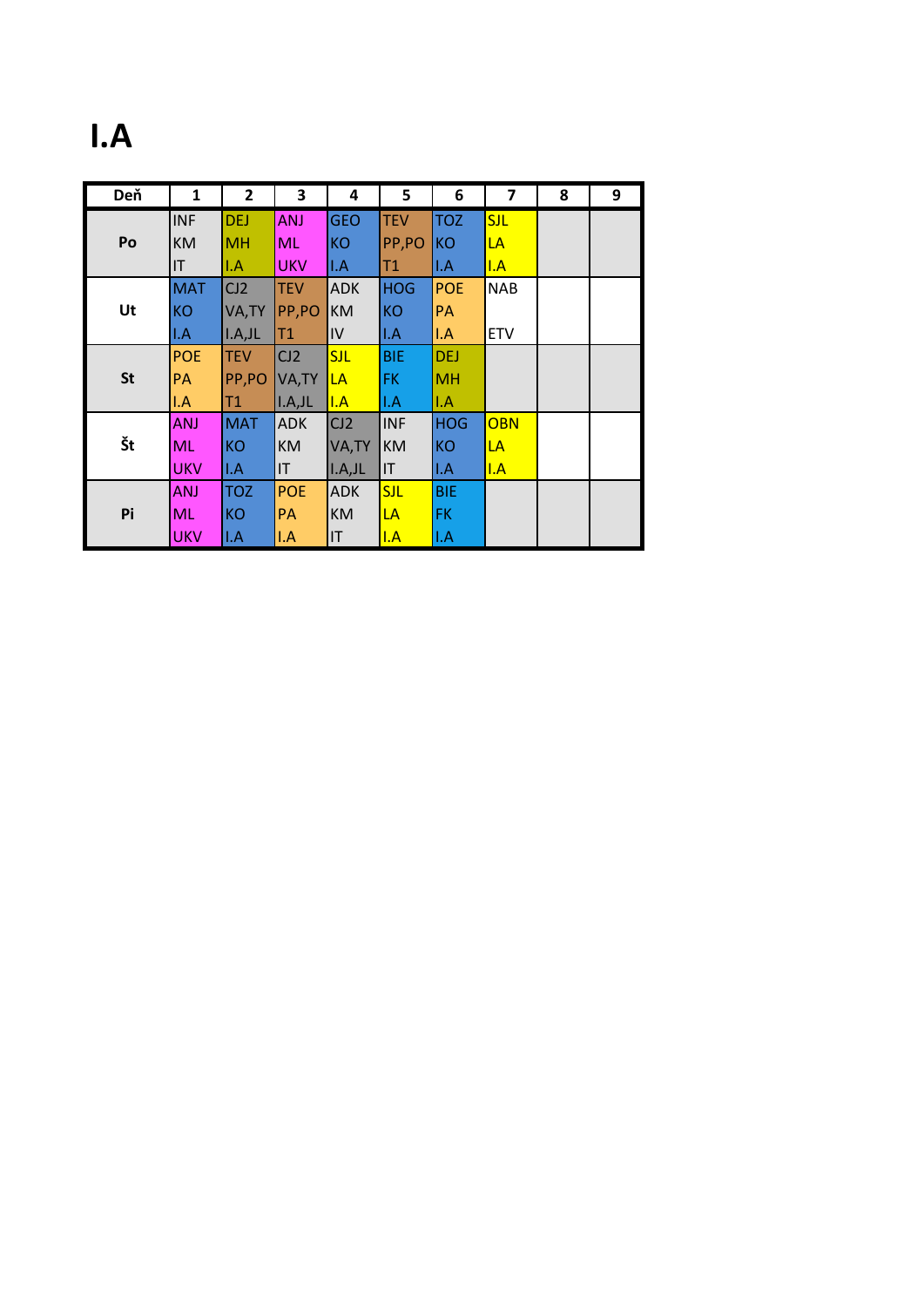# **II.A**

| Deň       | 1          | $\overline{2}$         | 3          | 4                 | 5              | 6          | 7          | 8 | 9 |
|-----------|------------|------------------------|------------|-------------------|----------------|------------|------------|---|---|
|           | <b>POE</b> | <b>KMM</b>             | <b>CTO</b> | <b>UCT</b>        | <b>UCT</b>     | <b>ANJ</b> | <b>TEV</b> |   |   |
| Po        | PA         | <b>KO</b>              | KS         | <b>DR</b>         | <b>DR</b>      | <b>ML</b>  | PO,PP      |   |   |
|           | II.A       | II.A                   | II.A       | O <sub>3</sub>    | O <sub>3</sub> | <b>UKV</b> | T1         |   |   |
|           | <b>ANJ</b> | <b>MAT</b>             | <b>SJL</b> | CJ2               | <b>DEJ</b>     | <b>INF</b> | <b>NAB</b> |   |   |
| Ut        | <b>ML</b>  | <b>MA</b>              | LA         | <b>TY, OL, NH</b> |                | IG         | <b>ETV</b> |   |   |
|           | <b>UKV</b> | <b>O3</b>              | II.A       | II.A, II.H II.A   |                | 01         | 1.a 2.r.   |   |   |
|           | <b>ADK</b> | CJ2                    | <b>MKT</b> | <b>POE</b>        | <b>TOZ</b>     | <b>OBN</b> |            |   |   |
| <b>St</b> | <b>DR</b>  | <b>TY,OL,VKM</b>       |            | PA                | <b>KO</b>      | <b>KM</b>  |            |   |   |
|           | IV         | $MM, II$ , $III$ , $A$ |            | II.A              | II.A           | II.A       |            |   |   |
|           | <b>MAT</b> | ANJ                    | <b>CTO</b> | <b>TEV</b>        | <b>ADK</b>     | <b>SJL</b> | <b>INF</b> |   |   |
| Št        | <b>MA</b>  | <b>ML</b>              | KS         | PO,PP             | <b>DR</b>      | LA         | IG         |   |   |
|           | 03         | <b>UKV</b>             | III.A      | T1.               | IV.            | II.A       | 01         |   |   |
| Pi        | <b>POE</b> | CJ2                    | <b>TEV</b> | <b>UCT</b>        | <b>TOZ</b>     | <b>SJL</b> |            |   |   |
|           | PA         | <b>TY, OL, \PO, PP</b> |            | <b>DR</b>         | <b>KO</b>      | LA         |            |   |   |
|           | II.A       | $II.A, II.H$ T1        |            | II.A              | II.A           | II.A       |            |   |   |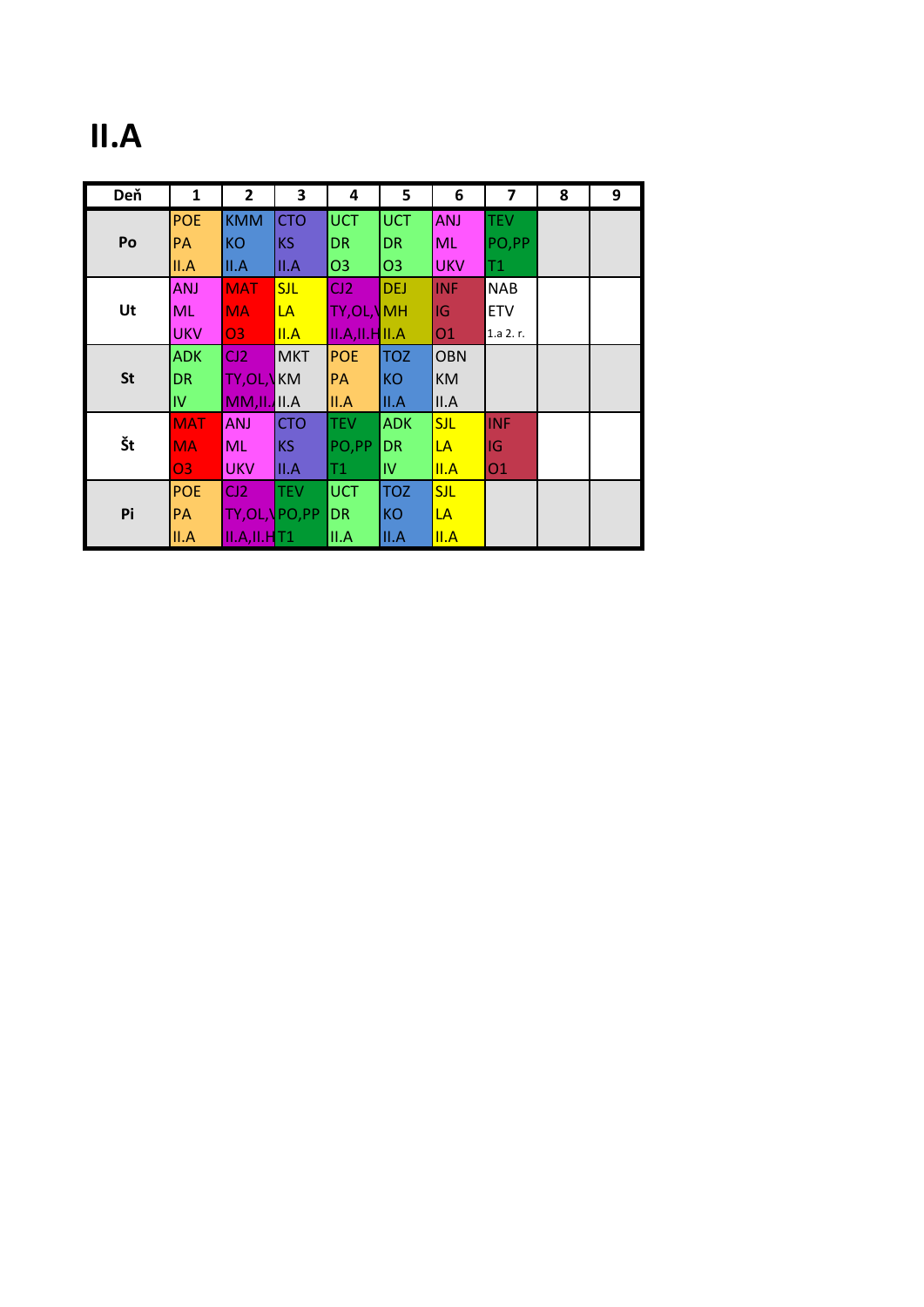## **III.A**

| Deň       | 1              | $\mathbf{2}$   | 3          | 4          | 5           | 6              | 7              | 8 | 9 |
|-----------|----------------|----------------|------------|------------|-------------|----------------|----------------|---|---|
|           | <b>UCT</b>     | <b>POE</b>     | <b>SJL</b> | <b>PRN</b> | <b>MOF</b>  | <b>TEV</b>     | <b>API</b>     |   |   |
| Po        | ΒI             | PA             | LA         | PA         | КM          | PP,PO          | <b>DR</b>      |   |   |
|           | O <sub>3</sub> | III.A          | III.A      | III.A      | IT          | T1             | IT.            |   |   |
|           | <b>MAT</b>     | <b>SJL</b>     | CI2        | <b>API</b> | <b>ADK</b>  | ANJ            | <b>TEV</b>     |   |   |
| Ut        | <b>MA</b>      | LA             | VA, TY     | <b>DR</b>  | PA          | HN             | PP,PO          |   |   |
|           | 03             | III.A          | III.A,JL   | IT         | 01          | <b>UKV</b>     | T1             |   |   |
|           | <b>UCT</b>     | <b>UCT</b>     | <b>POE</b> | <b>MAN</b> | OkCj        | <b>APE</b>     | <b>APE</b>     |   |   |
| <b>St</b> | BI             | BI             | <b>PA</b>  | <b>KO</b>  | <b>ML</b>   | <b>KO</b>      | <b>KO</b>      |   |   |
|           | O <sub>3</sub> | O <sub>3</sub> | III.A      | III.A      | <b>UKV</b>  | O <sub>3</sub> | O <sub>3</sub> |   |   |
|           | <b>UCT</b>     | <b>MAT</b>     | <b>ADK</b> | <b>ANJ</b> | <b>SJL</b>  | <b>KMM</b>     | <b>PRN</b>     |   |   |
| Št        | <b>BI</b>      | <b>MA</b>      | PA         | <b>HN</b>  | LA          | <b>KM</b>      | PA             |   |   |
|           | III.A          | 03             | 01         | <b>UKV</b> | III.A       | III.A          | III.A          |   |   |
| Pi        | <b>MOF</b>     | <b>POE</b>     | CI2        | ANJ        | <b>OkCj</b> | <b>API</b>     |                |   |   |
|           | <b>KM</b>      | PA             | VA, TY     | <b>HN</b>  | <b>ML</b>   | <b>DR</b>      |                |   |   |
|           | IT             | III.A          | III.A,JL   | III.A      | <b>UKV</b>  | ΙT             |                |   |   |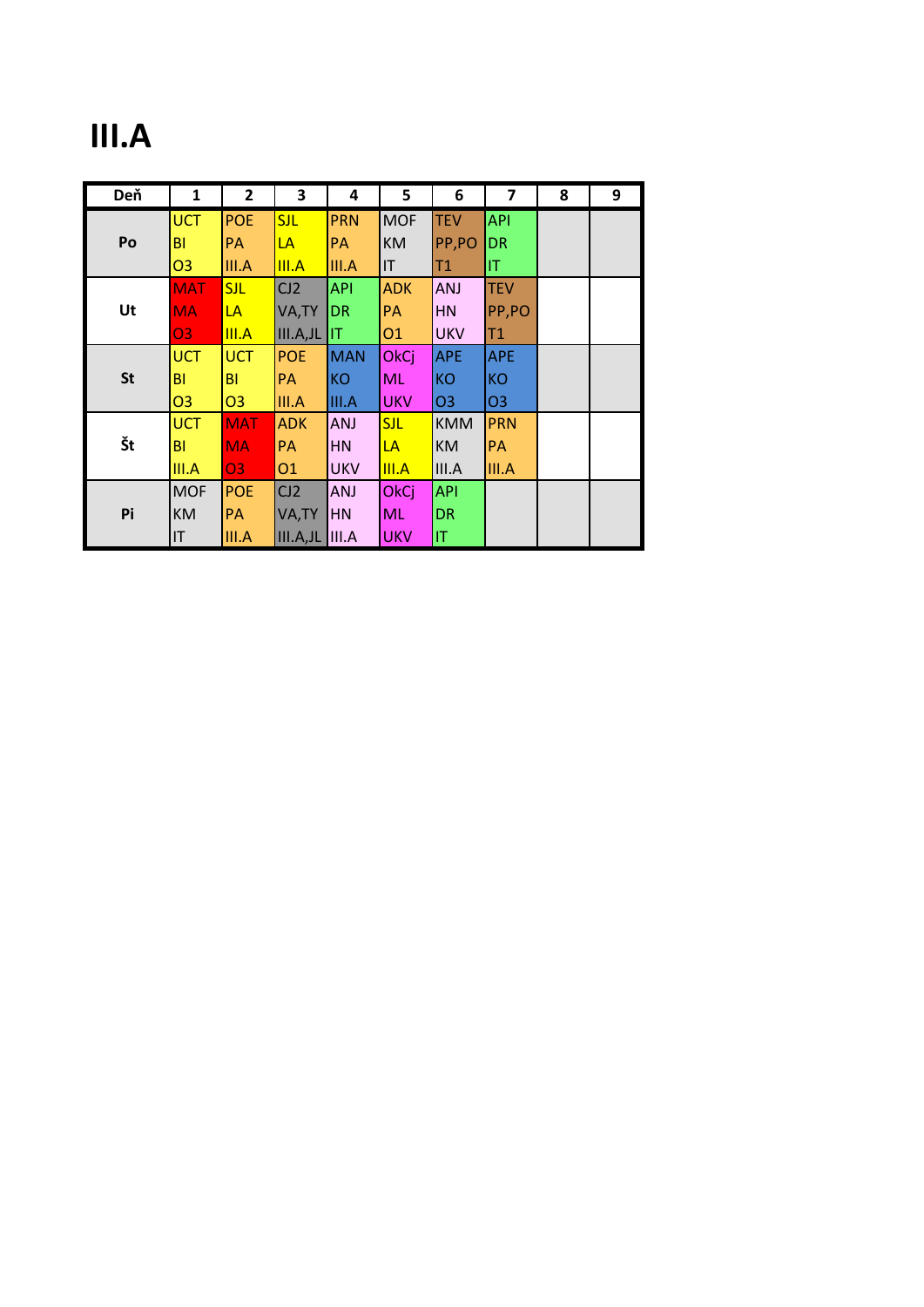## **IV.A**

| Deň       | $\mathbf{1}$ | $\mathbf{2}$           | 3          | 4           | 5           | 6          | 7          | 8 | 9 |
|-----------|--------------|------------------------|------------|-------------|-------------|------------|------------|---|---|
|           | ANJ          | <b>SJL</b>             | KCJ        | <b>DAS</b>  | POE         | <b>UCT</b> |            |   |   |
| Po        | <b>HN</b>    | LA                     | HN         | <b>KM</b>   | KO          | DR.        |            |   |   |
|           | IV.A         | IV.A                   | IV.A       | <b>IT</b>   | IV.A        | IV.A       |            |   |   |
|           | <b>EKC</b>   | <b>API</b>             | <b>MEU</b> | <b>USP</b>  | CJ2         | <b>TEV</b> | <b>KCJ</b> |   |   |
| Ut        | DR.          | <b>KM</b>              | DR         | <b>KO</b>   | VA, TY      | PP,PO      | <b>HN</b>  |   |   |
|           | IV.A         | $\mathsf{I}\mathsf{T}$ | IV.A       | <b>IV.A</b> | IV.HA, JTT1 |            | <b>UKV</b> |   |   |
|           | ANJ          | <b>POE</b>             | <b>UCT</b> | <b>UCT</b>  | <b>SJL</b>  | <b>APM</b> | <b>DAS</b> |   |   |
| <b>St</b> | <b>HN</b>    | <b>KO</b>              | DR.        | DR.         | LA          | <b>DR</b>  | <b>KM</b>  |   |   |
|           | <b>UKV</b>   | <b>IV.A</b>            | IV.A       | <b>IV.A</b> | IV.A        | IV.A       | IT         |   |   |
|           | <b>API</b>   | CJ2                    | <b>POE</b> | MEU         | <b>ADK</b>  | <b>EKC</b> | <b>EKC</b> |   |   |
| Št        | <b>KM</b>    | VA, TY                 | KO         | <b>DR</b>   | <b>KO</b>   | DR         | <b>DR</b>  |   |   |
|           | IT           | JL, IV. H. IV.A        |            | <b>IV.A</b> | <b>O1</b>   | IT.        | IT         |   |   |
| Pi        | <b>APM</b>   | <b>SJL</b>             | <b>ADK</b> | <b>TEV</b>  | CzM         | <b>ANJ</b> |            |   |   |
|           | <b>DR</b>    | LA                     | <b>KO</b>  | PP,PO       | <b>DR</b>   | <b>HN</b>  |            |   |   |
|           | <b>IV.A</b>  | IV.A                   | IT         | T1          | IT.         | JL         |            |   |   |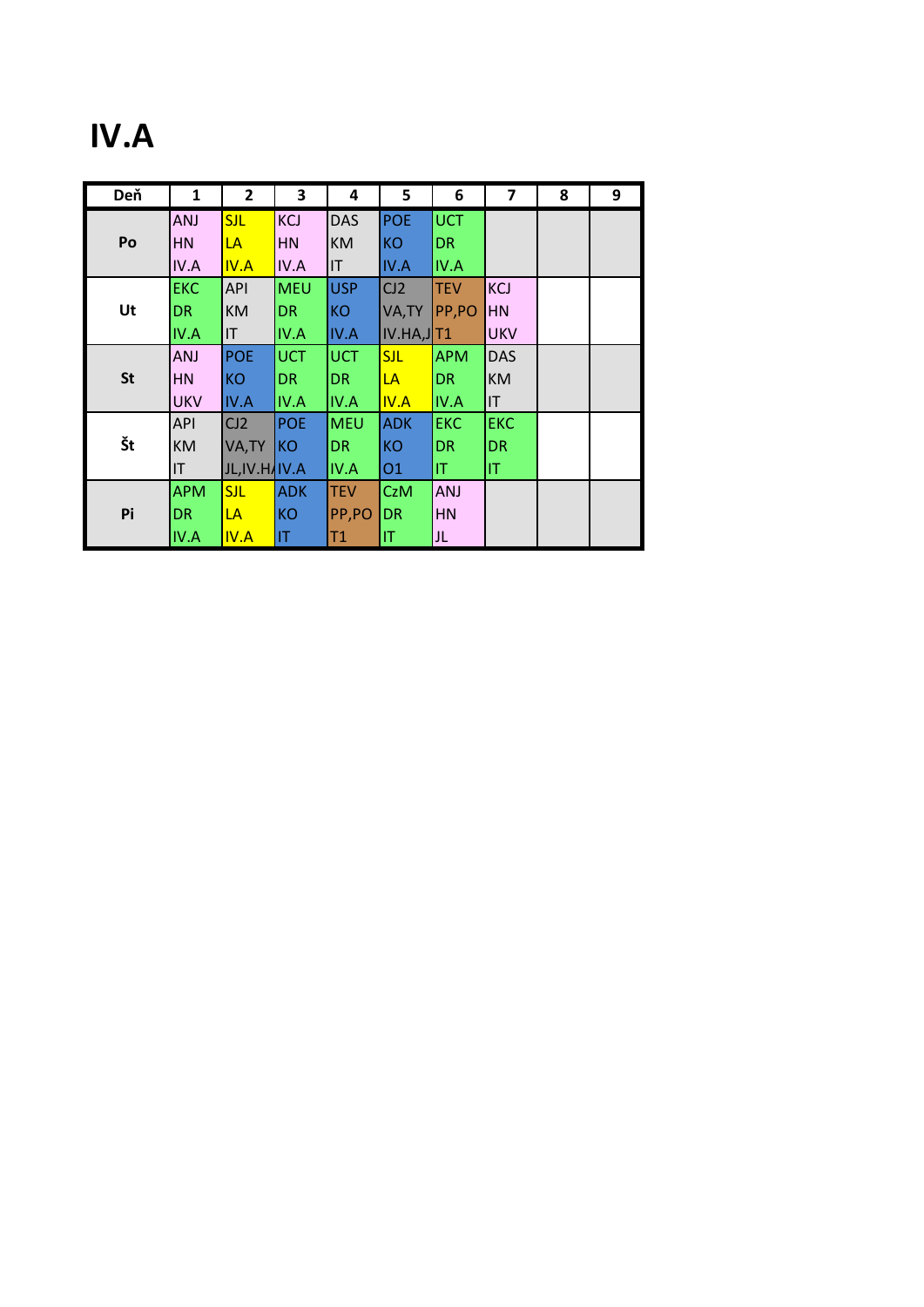### **II.HA**

| Deň       | $\mathbf{1}$                                                      | $\overline{2}$                                   | $\overline{\mathbf{3}}$                 | 4                                                                        | 5                                                             | 6                                                                   | $\overline{\mathbf{z}}$                            | 8                                | 9 |
|-----------|-------------------------------------------------------------------|--------------------------------------------------|-----------------------------------------|--------------------------------------------------------------------------|---------------------------------------------------------------|---------------------------------------------------------------------|----------------------------------------------------|----------------------------------|---|
| Po        | <b>CTO</b><br><b>KS</b><br><b>II.HA</b>                           | <b>MAT</b><br>IG<br><b>II.HA</b>                 | <b>ADK</b><br>KO<br><b>O1</b>           | <b>ANJ</b><br><b>ML</b><br><b>UKV</b>                                    | <b>TOB</b><br>CP<br><b>II.HA</b>                              | <b>SJL</b><br>SL.<br>II.HA                                          | <b>TEV</b><br>PO,PP<br>T1                          |                                  |   |
|           |                                                                   |                                                  | <b>TOB</b><br>PA<br><b>II.HA</b>        |                                                                          | <b>ADK</b><br><b>PA</b><br>01                                 |                                                                     |                                                    |                                  |   |
| Ut        | <b>TOB</b><br>CP<br><b>II.HA</b><br><b>ADK</b><br>PA<br><b>O1</b> | <b>BIE</b><br>FK.<br><b>II.HA</b>                | <b>ANJ</b><br><b>ML</b><br><b>UKV</b>   | CJ2<br>TY,OL, <mark>\</mark> FK<br>II.A, II.H II. HA                     | <b>NPZ</b>                                                    | <b>DEJ</b><br><b>MH</b><br><b>II.HA</b>                             | <b>ETV</b><br>VA<br>I.A<br><b>NAB</b><br>II.HA,II. |                                  |   |
| <b>St</b> | NPZ<br>FK.<br><b>II.HA</b>                                        | C12<br><b>TY,OL,VFK</b><br>$MM, II.$ II.HA       | <b>EPP</b>                              | SJL<br>SL.<br><b>II.HA</b>                                               | <b>TOB</b><br>CP<br><b>II.HA</b><br>EPP<br>KS.<br><b>Kuch</b> | <b>TOB</b><br>CP<br>II.HA<br><b>EPP</b><br><b>KS</b><br><b>Kuch</b> | <b>EPP</b><br>KS<br><b>Kuch</b>                    | <b>EPP</b><br>KS<br><b>Kuch</b>  |   |
| Št        | <b>CTO</b><br>KS.<br><b>II.HA</b>                                 | <b>MAT</b><br>IG<br><b>II.HA</b>                 | <b>DEJ</b><br><b>MH</b><br><b>II.HA</b> | <b>TEV</b><br>PO,PP<br>T1                                                | EPP<br>FK.<br><b>Kuch</b><br><b>TOB</b><br><b>PA</b><br>II.HA | EPP<br>FK.<br><b>Kuch</b><br><b>TOB</b><br>PA<br>II.HA              | <b>EPP</b><br>FK.<br><b>Kuch</b>                   | <b>EPP</b><br>FK.<br><b>Kuch</b> |   |
| Pi        | <b>SJL</b><br>SL.<br>II.HA                                        | C12<br>TY,OL,\PO,PP<br>II.A,II.H <mark>T1</mark> | <b>TEV</b>                              | <b>ADK</b><br><b>KO</b><br><b>O1</b><br><b>TOB</b><br>PA<br><b>II.HA</b> | NPZ<br>FK.<br><b>II.HA</b>                                    | <b>ANJ</b><br><b>ML</b><br><b>UKV</b>                               |                                                    |                                  |   |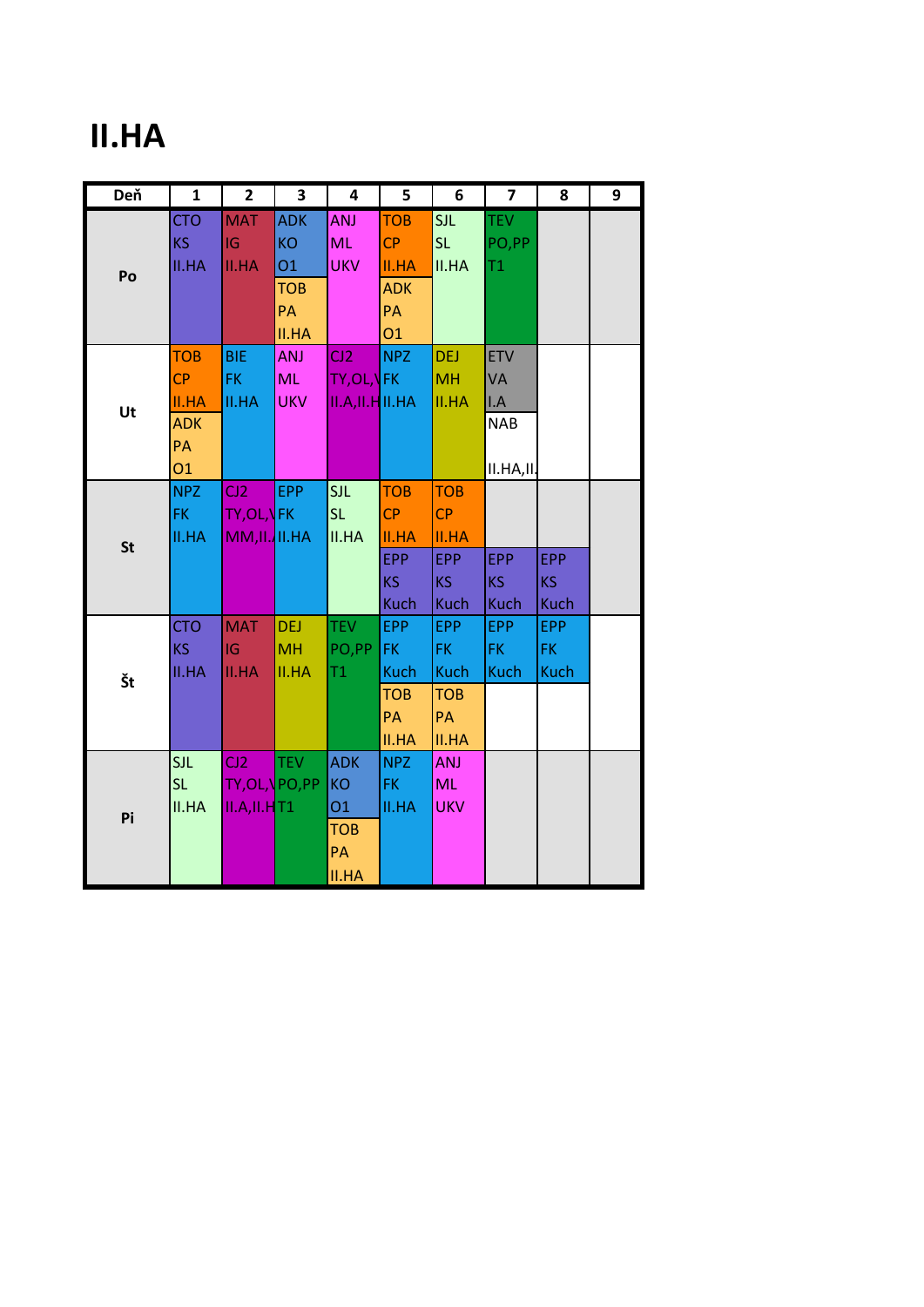### **III.HA**

| Deň       | 1             | 2             | 3             | 4             | 5             | 6               | $\overline{\mathbf{z}}$ | 8 | 9 |
|-----------|---------------|---------------|---------------|---------------|---------------|-----------------|-------------------------|---|---|
|           | <b>MAT</b>    | <b>TOB</b>    | <b>EKO</b>    | OkCj          | <b>SJL</b>    | <b>TEV</b>      | <b>ANJ</b>              |   |   |
| Po        | IG            | <b>KS</b>     | <b>CP</b>     | <b>HN</b>     | LA            | PP,PO           | <b>ML</b>               |   |   |
|           | <b>III.HA</b> | <b>III.HA</b> | <b>III.HA</b> | III.HA        | <b>III.HA</b> | T1              | <b>UKV</b>              |   |   |
|           | <b>SJL</b>    | <b>ANJ</b>    | CJ2           | <b>TOB</b>    | <b>TOB</b>    | <b>GOR</b>      | <b>TEV</b>              |   |   |
| Ut        | LA            | ML            | VA, TY        | <b>KS</b>     | KS            | <b>FK</b>       | PP,PO                   |   |   |
|           | <b>III.HA</b> | <b>UKV</b>    | III.A, JL     | <b>III.HA</b> | <b>III.HA</b> | <b>III.HA</b>   | T1                      |   |   |
|           | <b>MOF</b>    | <b>SJL</b>    | <b>ANJ</b>    | <b>GOR</b>    | <b>MAT</b>    | OkCj            | <b>DEJ</b>              |   |   |
| <b>St</b> | <b>KM</b>     | LA            | <b>ML</b>     | FK.           | IG            | <b>HN</b>       | <b>MH</b>               |   |   |
|           | ΙT            | <b>III.HA</b> | <b>UKV</b>    | <b>III.HA</b> | III.HA        | <b>UKV</b>      | <b>III.HA</b>           |   |   |
|           | <b>PRX</b>    | <b>PRX</b>    | <b>PRX</b>    | <b>PRX</b>    | <b>PRX</b>    | <b>PRX</b>      |                         |   |   |
| Št        |               |               |               |               |               |                 |                         |   |   |
|           | III.HA        | III.HA        | III.HA        | III.HA        | III.HA        | III.HA          |                         |   |   |
| Pi        | <b>EPP</b>    | <b>EPP</b>    | CJ2           | <b>EKO</b>    | <b>TOB</b>    | <b>MOF</b>      |                         |   |   |
|           | <b>FK</b>     | FK.           | VA, TY        | <b>CP</b>     | KS            | <b>KM</b>       |                         |   |   |
|           | <b>III.HA</b> | <b>III.HA</b> | III.A, JL     | <b>III.HA</b> | <b>III.HA</b> | PC <sub>2</sub> |                         |   |   |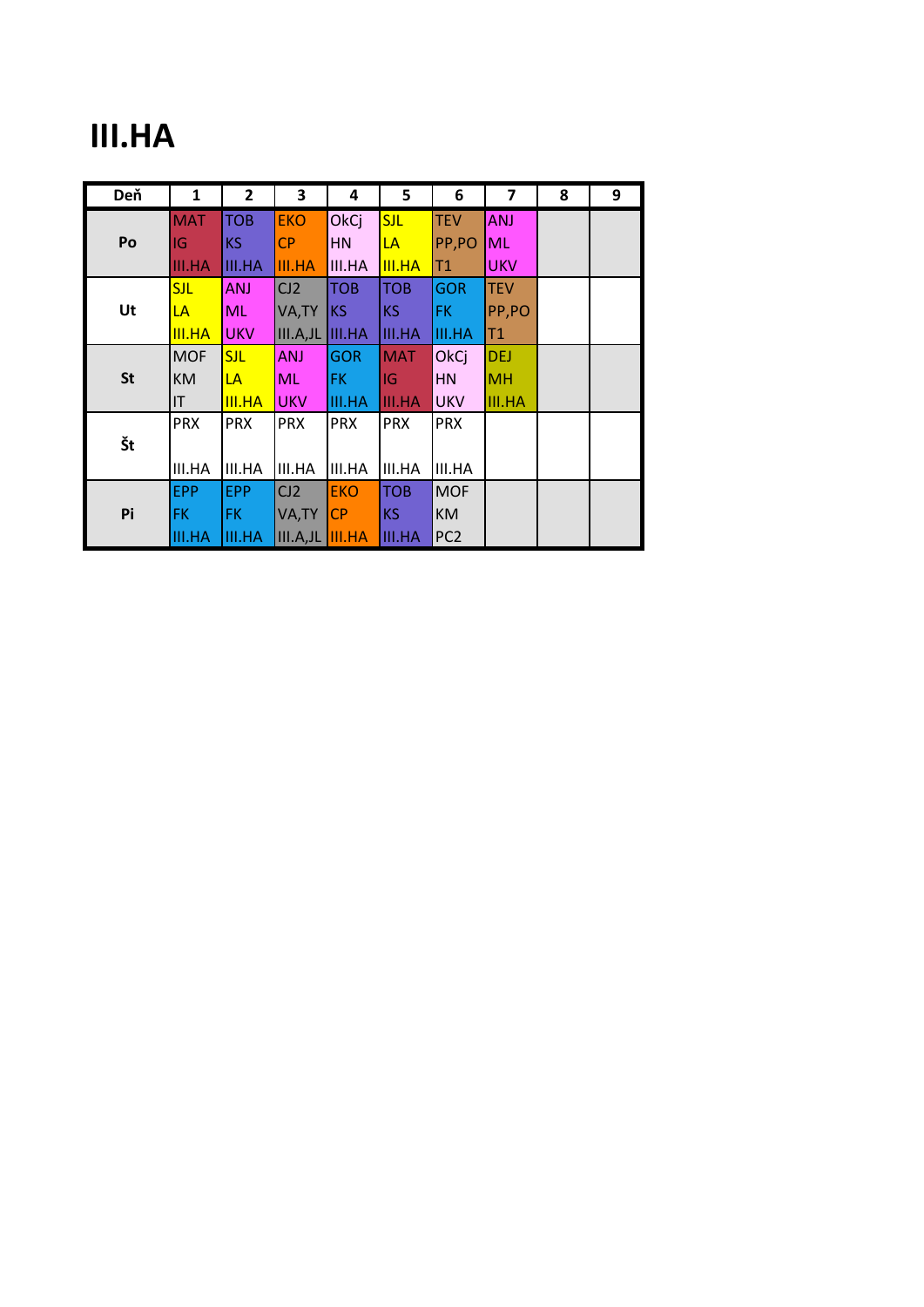### **IV.HA**

| Deň       | 1            | 2                           | 3              | 4            | 5            | 6            | $\overline{\mathbf{z}}$ | 8 | 9 |
|-----------|--------------|-----------------------------|----------------|--------------|--------------|--------------|-------------------------|---|---|
|           | <b>HGM</b>   | <b>MAT</b>                  | <b>UCT</b>     | <b>SJL</b>   | <b>ANJ</b>   | <b>EKO</b>   | <b>API</b>              |   |   |
| Po        | <b>CP</b>    | <b>KM</b>                   | <b>DR</b>      | LA           | TY.          | <b>CP</b>    | IG                      |   |   |
|           | <b>IV.HA</b> | IV.HA                       | O <sub>3</sub> | <b>IV.HA</b> | <b>UKV</b>   | <b>IV.HA</b> | 01                      |   |   |
|           | <b>GOR</b>   | <b>EKO</b>                  | <b>DAS</b>     | <b>HGM</b>   | CJ2          | <b>TEV</b>   | <b>ANJ</b>              |   |   |
| Ut        | FK.          | <b>CP</b>                   | <b>KM</b>      | CP           | VA, TY       | PP,PO        | <b>TY</b>               |   |   |
|           | <b>IV.HA</b> | <b>IV.HA</b>                | IT             | <b>IV.HA</b> | IV.HA, JTT1  |              | IV.HA                   |   |   |
|           | <b>PRX</b>   | <b>PRX</b>                  | <b>PRX</b>     | <b>PRX</b>   | <b>PRX</b>   | <b>PRX</b>   |                         |   |   |
| <b>St</b> |              |                             |                |              |              |              |                         |   |   |
|           | P            | P                           | P              | P            | P            | P            |                         |   |   |
|           | <b>UCT</b>   | CJ2                         | <b>SJL</b>     | <b>GOR</b>   | <b>HGM</b>   | <b>ANJ</b>   | <b>EKO</b>              |   |   |
| Št        | DR.          | VA, TY                      | LA             | FK.          | <b>CP</b>    | TY.          | <b>CP</b>               |   |   |
|           | <b>IV.HA</b> | JL,IV.HA <mark>IV.HA</mark> |                | IV.HA        | <b>IV.HA</b> | <b>IV.HA</b> | <b>IV.HA</b>            |   |   |
| Pi        | <b>SJL</b>   | <b>UCT</b>                  | <b>MAT</b>     | <b>TEV</b>   | <b>HGM</b>   | <b>API</b>   |                         |   |   |
|           | LA           | DR                          | <b>KM</b>      | PP,PO        | <b>CP</b>    | IG           |                         |   |   |
|           | <b>IV.HA</b> | O <sub>3</sub>              | IV.HA          | T1           | <b>IV.HA</b> | 01           |                         |   |   |